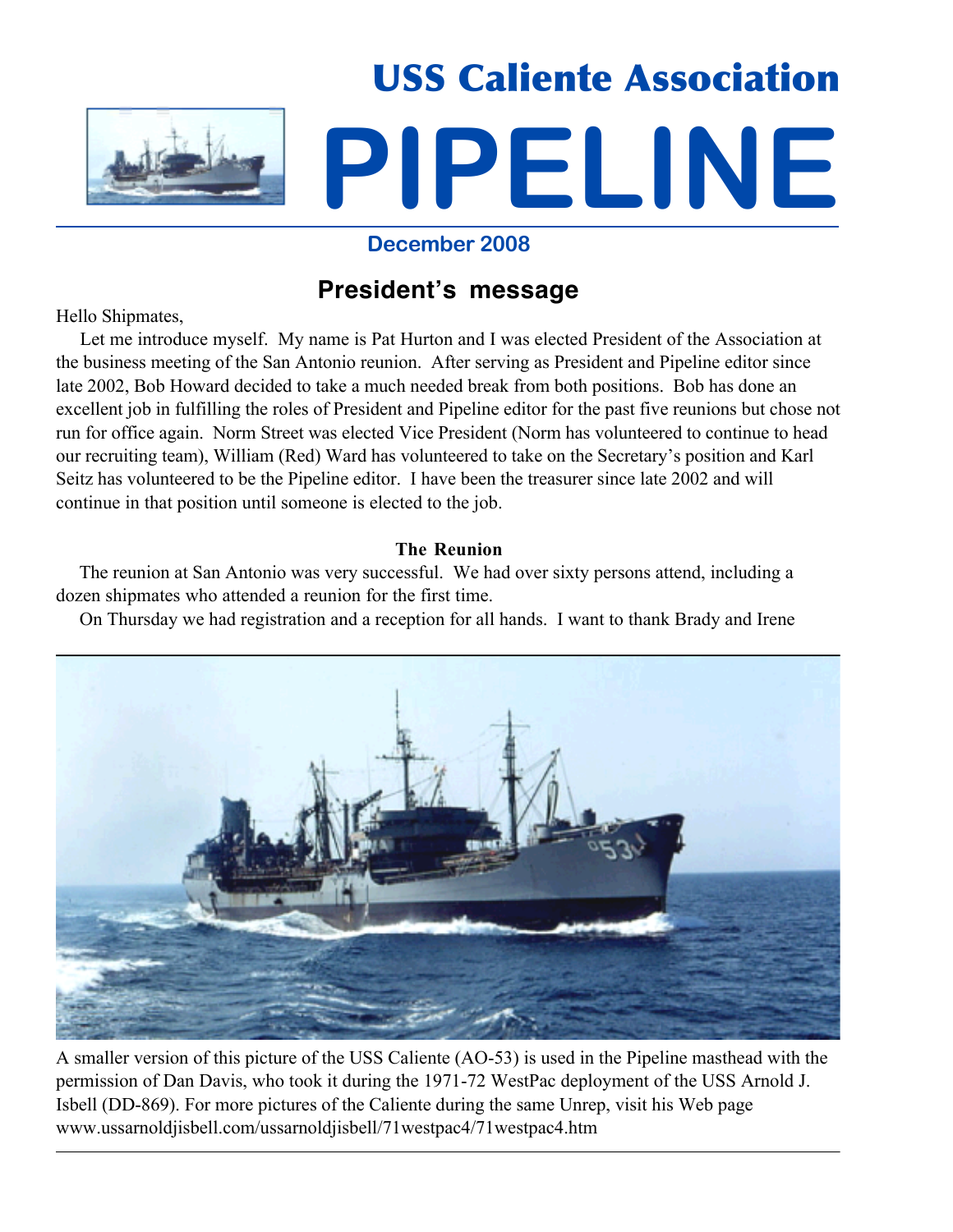Martin and Warren and Bobbie McGee Froscheiser for giving up their time to assist in preparations and for providing some of the goodies for the reception. I'm sure those of you who attended will agree, that with the additional participation of our members, the reception was an enjoyable evening for all of us. We hope to take this experience and build on its success for the next reunion reception.

 Friday saw most of the shipmates and spouses board a bus for a tour of San Antonio and Fredricksburg, Texas. In Fredricksburg we were able to visit the Nimitz Museum, the George Herbert Walker Bush Museum and the Museum of the Pacific. Interspersed in these activities were lunch and the all important shopping opportunities in this historical Texas town. After returning from Fredrickburg, there was time to rest up before our reunion banquet. The banquet is usually scheduled for the Saturday of the reunion weekend but, due to scheduling conflicts with the host hotel, it was decided Friday was the better choice.

 At the banquet we recognized Larry Baker, Bob French and Brady Martin for the fiftieth anniversary of their having served on the Caliente. A lone sailor statue (from the Navy Memorial) was presented to each. We also recognized John Creedon, Chuck Howell, Merle Kersten and J.C. Van Duesen for having served during World War II. John Creedon and Merle Kersten served on the Caliente during WWII.

 Unfortunately missing were two of the Association's founding members and regular reunion attendees Joe Benziger and his wife Jo and Bob LeGacy and his wife Nancy. Both served on the Caliente during WWII but had other commitments and could not attend. Both have expressed their regrets at not being able to attend and send their best wishes to all shipmates. Another noticeable absence was Ann Murphy. Her husband Francis was also a founding member of the Association and Ann usually attends in remembrance of Pappy who was also a WWII vet on the Caliente. Her son Tim, his wife Rita and daughter Kelly were able to attend and represented Ann well.

 At the dinner Bob Howard was presented with a special plaque and Lone Sailor statue for his dedication and service to the Association. Billie Kersten provided some of the entertainment with her fine singing voice as did John Creedon. Susan Street, Carolyn Jacob, Norma Vallejo and the Murphy ladies provided dancing entertainment throughout the evening including the Macarena and Electric Slide dance instructions. After dinner shipmates and wives continued to enjoy our DJ and all were invited to complete the evening in the Hospitality Suite.

 On Saturday morning we held our business meeting (minutes follow) and then it was free time for shipmates and their wives or a continued tour of San Antonio, one of the local missions and the San Antonio Shoe Factory (SAS Shoes). The day seemed to fly by. A lot of shipmates and their wives spent time on San Antonio's River Walk. It is a great place to amble around, shop for trinkets or dine. There is entertainment in the evening and it provided a very pleasant place to relax.

 Sunday morning consisted of shipmates and wives saying farewell to each other and wishing each other well until the next reunion that will be held October 1 through 4 in Minneapolis, MN. Preliminary information is contained on the USS Caliente website at www.usscalienteao-53.com. Please make your comments and or suggestions to either myself or Norm Street. We are trying to provide what you desire and will consider all suggestions. The more inputs we get the more we can satisfy our member's desires.

### **Welcome Aboard to our new members:**

 Fred Bryarly, who lives with his wife Elizabeth in Northridge, CA, was an E4 when he served on the Cal from 1956-1958.

 Ed Cameron, who lives with his wife Elizabeth in Park Ridge, IL, was an LTJG when he served on the Cal from 1969-1972.

Jerlon Dolihite, who lives with his wife Linda in Castleberry, AL, was an E4 when he served on the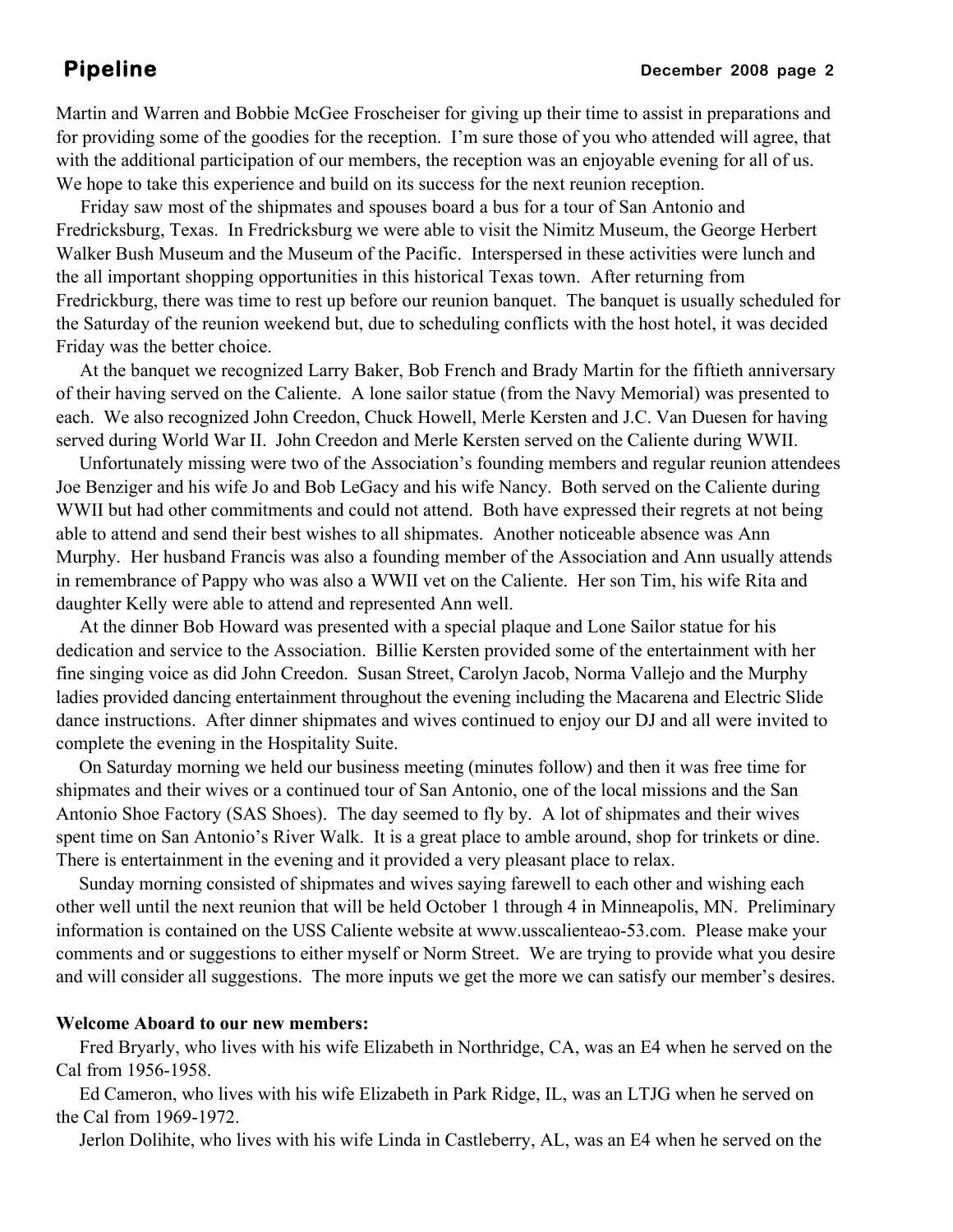### Cal from 1970-1973.

 O. Dean Goodrich, who lives in Missoula, MT, was an MM2 when he served on the Cal from 1965- 1967.

 Frank Kleier, who lives with his wife Joann in Villa Hills, KY, was an E3 when he served on the Cal from 1972-1973.

 Meredith Lawson, who lives with his wife Deborah in Rapid City, SD, was an MM2 when he served on the Cal from 1966-1967.

 Jose (Marty) Martinez, who lives with his wife Rita in Pomona, CA, was an F1 when he served on the Cal from 1952-1954.

 Ray (Herc) Otremba, who lives with his wife Gail in Rosemount MN, was a BM3 when he served on the Cal from 1969-1971.

 Daniel Morrison, who lives with his wife Miriam in San Antonio, TX, was an MMC when he served on the Cal from 1969-1971.

 Vincent Nolan, who lives with his wife Meredith in San Francisco, CA, was an E4 when he served on the Cal from 1970-1972

 Martin Pellerin, who lives with his wife June in Bakersfield, CA, was a Lt when he served on the Cal from 1970-1972.

Thomas Pledge, who lives in Saudi Arabia, was an RD2 when he served on the Cal from 1955-1956.

 Dixon Reed, who lives in Rouge River, OR, was a DC3 when he served on the Cal from 1964-1967. Jerry Spedowski, who lives with his wife Nancy Kay in Big Rapids, MI, was a CS3 when he served on the Cal from 1962-1964.



USS Caliente Association President: Pat Hurton Vice President: Norm Street Secretary: Red Ward Pipeline Editor: Karl Seitz



 The Pipeline is the official quarterly newsletter of the USS Caliente Association. It is a place to share your memories. Please send them via e-mail to seitzao53@gmail.com or by regular mail to Karl Seitz, 1212 30th St. South, Birmingham, AL 35205-1910.

 Masthead picture of USS Caliente (AO-53) used with permission of Dan Davis. Association dues are \$10 per year due Jan. 1, payable by Jan. 15. Checks should be made out to The USS Caliente Association and mailed to Pat Hurton, 14075 Kelsey Drive, Chico, CA 95973-9262.

Visit Norm Street's Caliente Website at www.usscalienteao-53.com/index.htm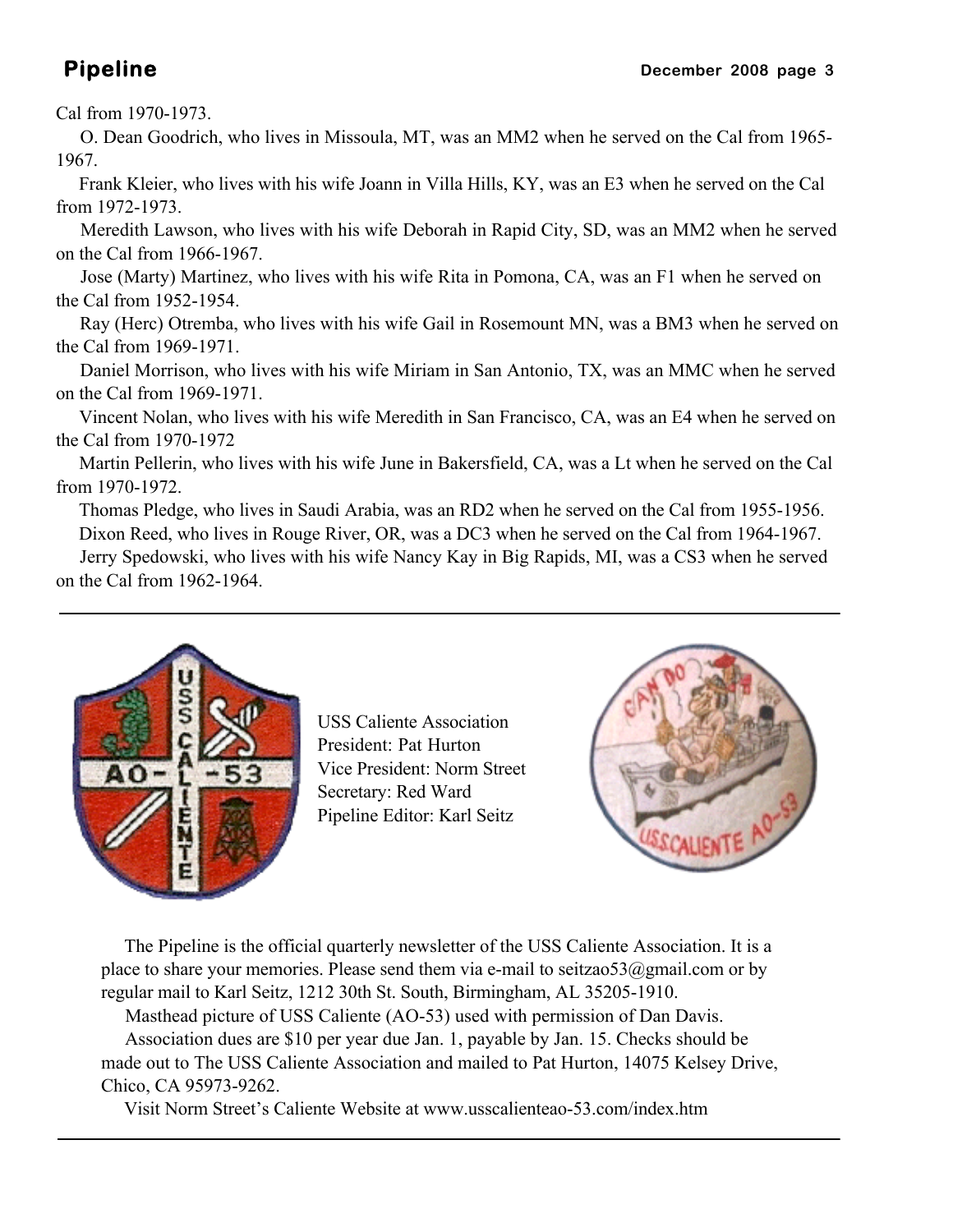### **In Memoriam:**

We are sad to note the passing of our shipmates;

 Alfoe Giacometti, 81, served on the Cal in 1946 as an E3. Alfeo was a retired contractor who was born in Pennsylvania and passed away in Portsmouth, VA on October 17, 2008. Alfeo is survived by his wife of 59 years Mary.

 Jerald S. Hodges, 76, served on the Cal in 1955 as a DK3. Jerald was a farmer in Sikeston, MO and later worked as a parts manager for a farm implement company. Jerald passed away in Leesburg, FL on October 18, 2008. Jerald is survived by his wife of 49 years, Peggy.

### **Request for pictures:**

 Amanda Duvall, daughter of Thomas Nigro, is asking for assistance from his former shipmates. Thomas, who passed away in 1985, served on the Cal about 1966-67. Amanda wants to know if any members have cruise book or other pictures of Thomas that they would share with her. Amanda's e-mail address is arnigro43@hotmail.com or pictures can be sent to me, Pat Huron, 1407 Kelsey Drive, Chico, CA 95973-9262 and I will take care of it. If any member has a cruise book and can't just copy any pictures, we would be extra carfeul about returning it to them.

### **Dues:**

 Please remember that annual dues are due 1 Jan. 2009. The dues remain at \$10 per year. Please submit them to USS Caliente Association, c/o Pat Hurton, 14075 Kelsey Drive, Chico, CA 95973-9262. If you don't know what year you are paid through, call or e-mail.

### **USS Caliente Association Minutes – 2008 Business Meeting 11 October 2008**

The meeting was called to order by President Bob Howard at 8:00 AM. 32 members were present.

Old Business: No old business to discuss

Treasurer's Report: Pat Hurton gave the treasurer's report (at end of these minutes). There is a balance of \$11,190.38 in the Association's checking account.

New Business:

### Proposed revisions to the Association By-Laws:

Bob Howard read two emails reflecting comments received on the proposed revisions to the Association's By-Laws. Pat Hurton responded that he had already discussed the comments with the party submitting them and that the party was satisfied with Pat's response and had no further questions or comments.

John Creedon made a motion to accept the By-Laws as proposed. Discussion was then held on the motion. Larry Baker noted that the proposed revisions do not include the definition of a quorum. Larry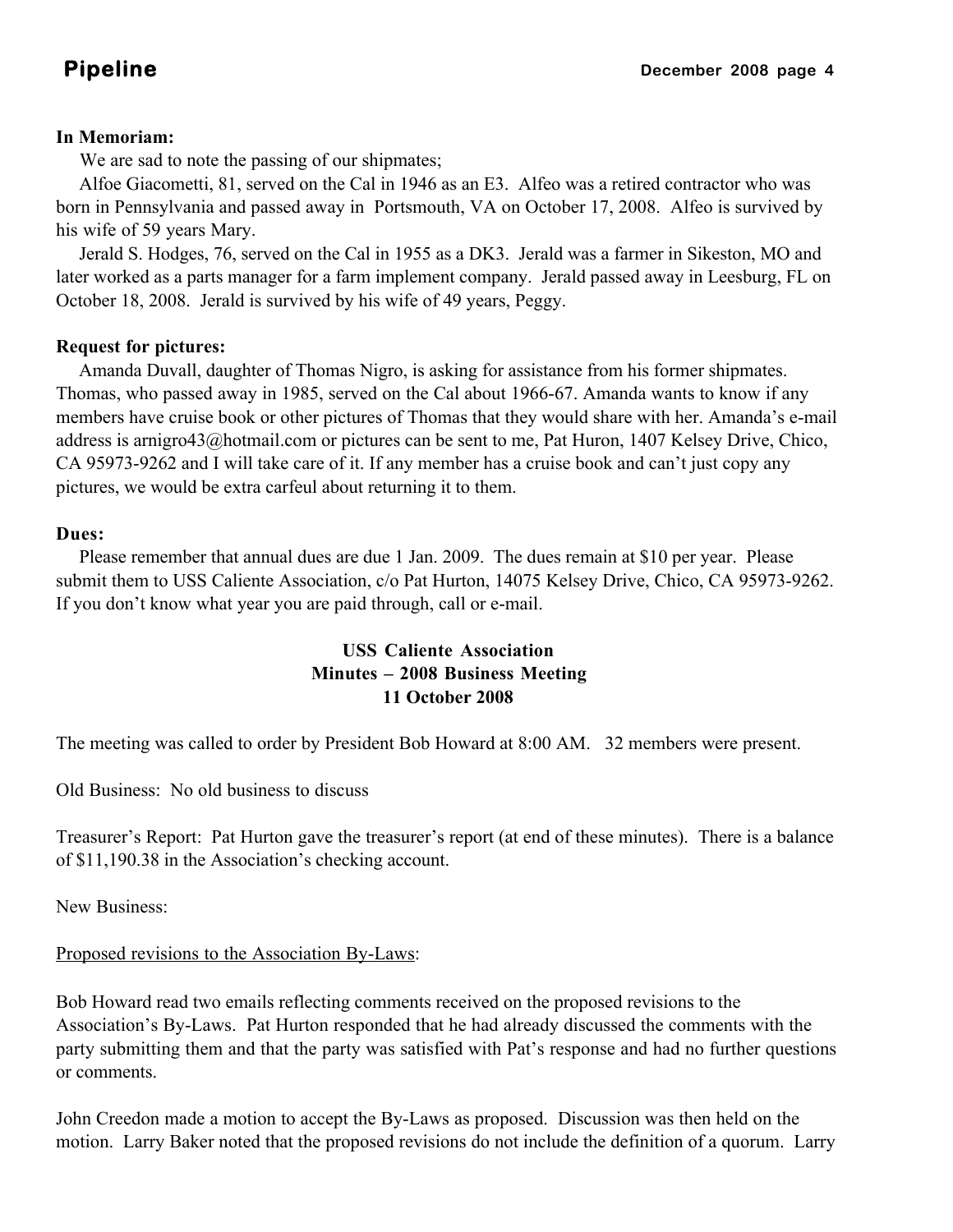proposed: For the purposes of conducting business, a quorum shall be the presence, at the business meeting, of the majority of the member in good standing attending the reuion.

After discussion Pat Hurton called for the question and a vote was held. The motion, as amended by Larry Baker's suggestion, was voted on and passed. (The revised bylaws can be found at the end of this newsletter.)

### Site of the next reunion:

The floor was opened to suggestions for the next Association reunion site. Norm Street suggested Minneapolis, Minnesota, John Creedon suggested the Norfolk, Virginia area, Ron Hengl suggested Chicago, IL and Merle Kersten suggested somewhere in the region of Rapid City, South Dakota.

Discussion was held regarding the pros and cons of the various sites and a vote was held on all the suggested locations. Minneapolis, MN received 25 votes. 25 votes were the plurality of the votes and Minneapolis, MN was selected as the site of the 2009 reunion. The exact dates were left open.

### Election of Officers:

Pat Hurton volunteered to be the new President. Norm Street volunteered to be the new Vice President. Pat Hurton volunteered to act as Treasurer until a replacement can be found. Norm Street recommended Bill "Red" Ward as the new Secretary.

Bob Howard made a motion to accept the volunteers by acclamation. All were elected by acclamation.

### **Other Business:**

Discussion was held regarding the position of Pipeline editor. Norm Street recommended Karl Seitz for the position. Pat Hurton supported the recommendation. As this is an appointed position no vote was necessary.

There being no other business to discuss a motion was entertained to adjourn. The meeting was adjourned at 9:00 AM

# **Treasurer's Report**

| <b>Opening Balance 10/15/2007</b>  | \$8,883.29 |  |
|------------------------------------|------------|--|
| <b>Expenses</b>                    |            |  |
| Memory Books - 2007 Reunion        | \$1,143.68 |  |
| <b>USS Caliente Rosters</b>        | \$570.75   |  |
| Pipeline                           | \$1,573.68 |  |
| <b>Treasurer's Costs</b>           | \$490.47   |  |
| <b>USS Caliente Patches/Rocker</b> | \$615.87   |  |
|                                    |            |  |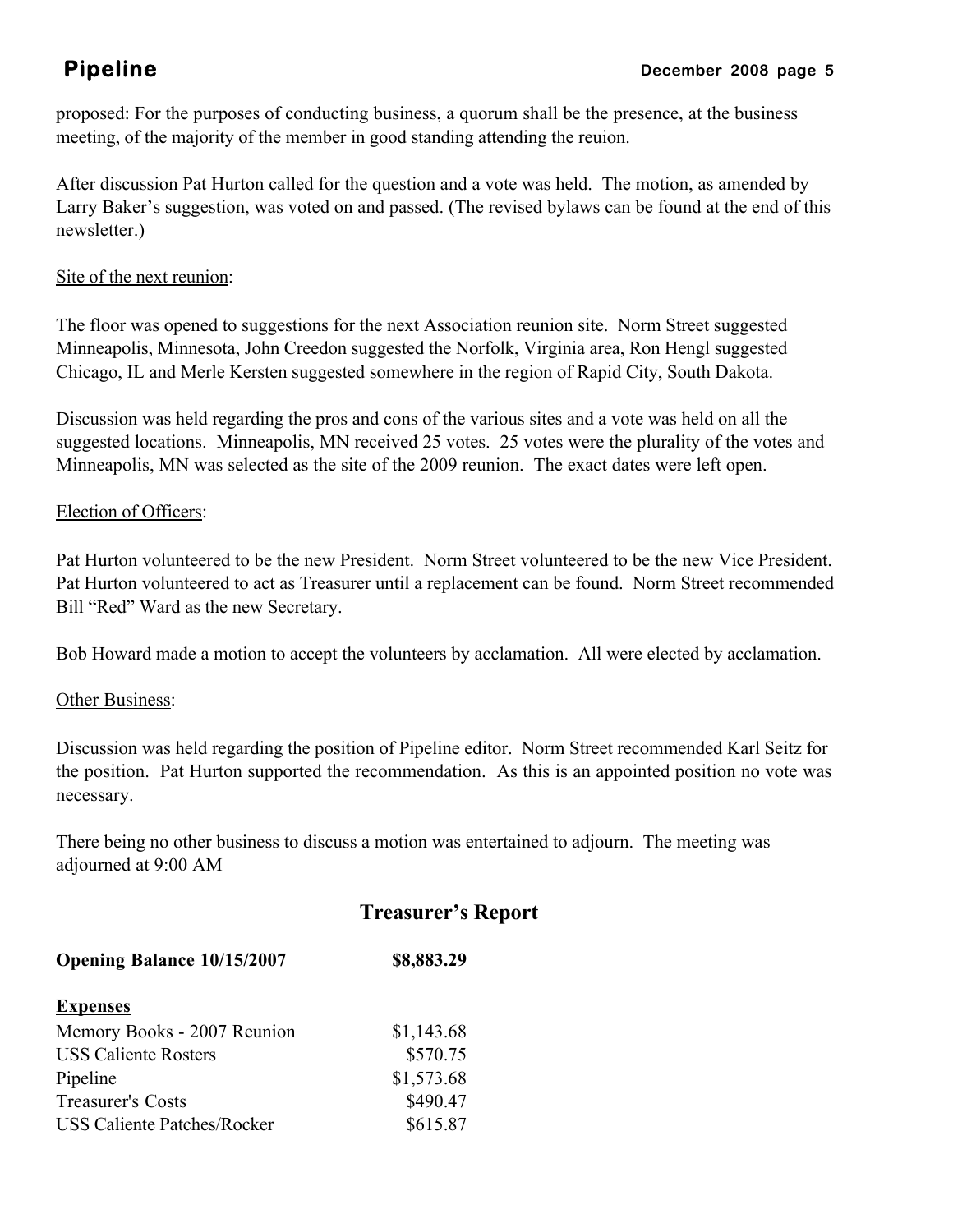| <b>USS Caliente Sympathy Cards</b>         | \$270.66    |            |
|--------------------------------------------|-------------|------------|
| <b>Awards for Members</b>                  | \$604.00    |            |
| <b>Bank Charges</b>                        | \$16.00     |            |
| <b>Total Expenses</b>                      | \$5,285.11  |            |
| <b>Income</b>                              |             |            |
| Renewals                                   | \$2,680.00  |            |
| New Members                                | \$2,128.00  |            |
| Donations - Navy Memorial                  | \$539.00    |            |
| Donations - General Fund                   | \$265.00    |            |
| Shellback Cruises - 2007 Reunion           | \$668.09    |            |
| <b>Reunion Late Payment</b>                | \$355.00    |            |
| <b>Subtotal Reunion Income</b>             |             | \$1,023.09 |
| Sale of Hats (\$500 paid in 2007 for hats) | \$738.35    |            |
| Interest on CD                             | \$218.76    |            |
| <b>Total Income</b>                        | \$7,592.20  |            |
| CD - Renewal 9/22/08                       | \$4,593.02  |            |
| Cash                                       | \$6,597.36  |            |
| Total Balance 10/11/2008                   | \$11,190.38 |            |

## **Editor's message**

by Karl Seitz Pipeline editor

 Welcome to the latest incarnation of the Pipeline. As the new editor, allow me to introduce myself and ask for your help in creating the Caliente Association newsletter that is envisioned by your elected officers and myself.

 First to the introduction. Like all of you or a relative, I served on the USS Caliente. I reported to the ship in early fall 1961, while it was undergoing an overhaul in Long Beach, Calif. I was straight out of boot camp in San Diego. I was assigned to Second Division. I left the Caliente in July 1964 as I neared the end of three years active duty. The ship had recently returned to Long Beach from Portland, Ore., where it underwent a major modernization. By that time I was Personnelman Second Class, working in the Ship's Office as part of X Division. In between, I also served a stint as Operations Department yeoman. We made two cruises to Westpac during my time, 1962 and 1963.

 After I left active duty, I moved to Birmingham, Ala., for what I thought would be only my college years. Instead, while still attending Birmingham-Southern College, I began a 37-year newspaper career that ended when the Birmingham Post-Herald ceased publication in 2005. It was the smaller of the city's two daily newspapers but had also been, until about 10 years before it was purchased and closed by the competing newspaper, the second largest newspaper in Alabama. At that point I retired. For more than 30 of those years, I was the newspaper's chief editorial writer and editorial page editor.

I met my wife, Pat, while we were students at Birmingham-Southern. We have been married 38 years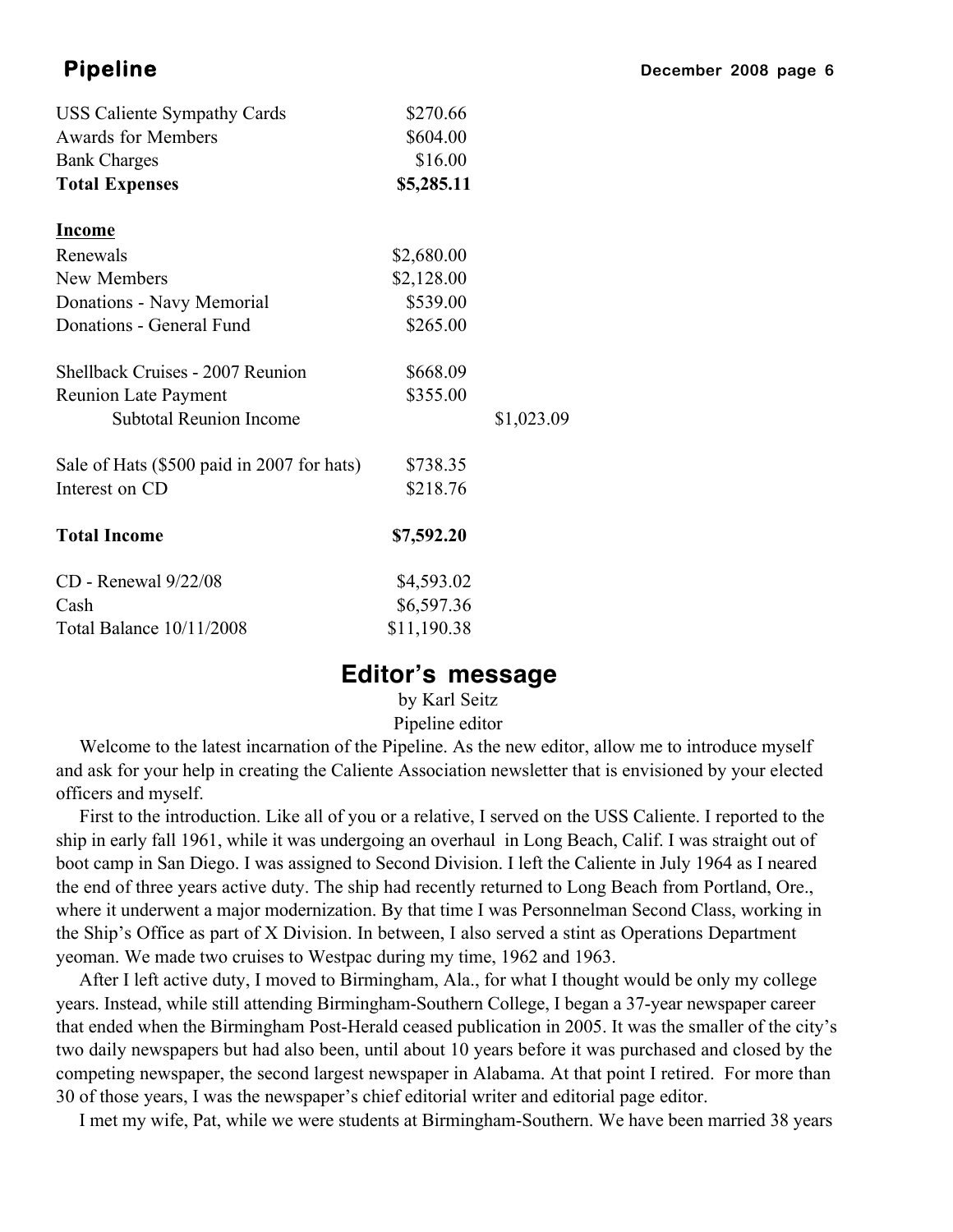so far. We have one son. He, his wife and our three grandchildren (ages 10, 7 and less than three months) live in Huntsville, Ala.

 Now to the Pipeline. When I was persuaded to take this job, I accepted it as an editor. That means I'm not supposed to be writing very much. Instead, I will be taking the material submitted by you and your association officers and transform it into newsletters such as the one you are now reading. The more contributors we have, the better the newsletter will become.

 President Pat Hurton and other officers will, of course, be using the Pipeline to provide information to members. However, we want this publication to be a forum where you share your memories of life on the Caliente with your shipmates and other readers along with catching them up on what has happened to you in the years since.

 I know some of you are saying to yourself, I can't write. I heard that from a lot of newspaper readers over the years. Most of them were wrong. They could write well enough to make their points to other readers. All they had to do was try. You can, too.

 Don't worry about all the rules and nitpicks that English teachers love. Just write as clearly as you can about the memory you want to share. As your editor, I can correct the few grammatical errors that make any real difference, including spelling. I can also tighten your prose if it rambles too much or is too long. But I can't do that if you don't submit it.

 If you use e-mail, please send your memories to seitzao53@gmail.com. For those who don't use email, submissions should be sent to Karl Seitz, 1212 30th St. South, Birmingham, AL 35205-1910.

We want pictures, too. Although I can convert other formats, jpeg pictures are preferred via e-mail. For postal submissions, please send a copy, not the original print. I can return the copy after I scan it if you wish.

 Our membership covers the entire time the Caliente was in commission. Surely there are lots of stories just waiting to be shared. For example, here are three I've found the outlines of in various Internet searches. On 26 Jan. 1947, the Caliente tied its anchor chain in a knot while anchored near Terminal Island in Long Beach. That merited a brief mention in Time magazine. In June 1958, a team of sailors from the Caliente won the annual Dragon Boat race in Kaohsiung, Taiwan. And on 9 Oct 1963 the Caliente and the USS Nereus (AS-17) collided off the California coast during an Unrep exercise. If you were involved in any of those incidents or many others over the years, your shipmates would love to hear your story.

The Pipeline is a place to share that memory, as some of your shipmates have done in this issue.

# **Memories**

### **A Christmas memory** ...

By Bob Stadlman , BM3 1971-73

 In the days before Christmas 1972, my ship left the coastal waters of North Viet Nam and traveled toward the Indian Ocean. The Pakistan/India conflict was requesting the presence of the United States Navy's Seventh Fleet. My ship, the USS Caliente AO-53, was a refueling ship — a floating gas station. Our Job was to refuel and supply the rest of the fleet. The days in the Indian Ocean were 100 plus degrees and at night it would cool to around 90. My ship had the capacity to make fresh water out of seawater, but most of this was pumped to the other ships. This meant we had no extra water for showers. When it rained everyone ran on deck and did their best to clean up. We hoped the rain shower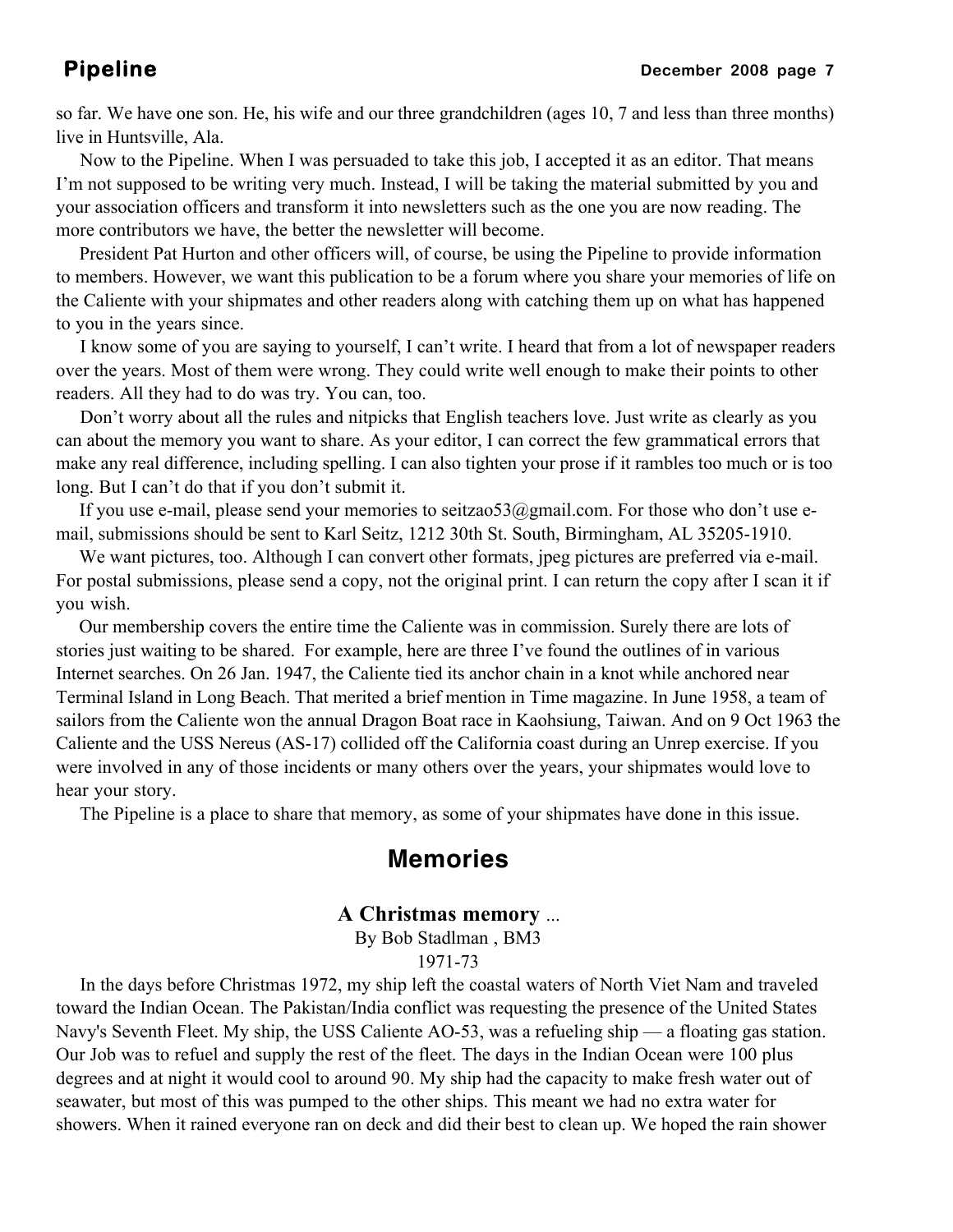would last long enough to rinse the soap off, it usually didn't. After many days of no showers, we all smelled bad. Some of the guys stopped changing their clothes altogether, trying to have "gross out" contests.

 On Christmas Day 1972, our captain allowed the entire ship to have showers. These were very short showers; one where you turned the water on and got wet, then shut the water off and then soaped down and scrubbed up, then the water went back on for a fast rinse. That night we rigged up a large canvas tarp and raised it up on the main deck and we had an outdoor movie. That warm night — under the stars, in the middle of the Indian Ocean, with a moonlit sky — it seemed that every star known in the universe was sparkling. We were traveling along at about l2 knots (14-15 mph), as the ship was slowly rocking side to side, the smell of the sea and popcorn surrounded us as we all sat and watched a movie on that clean Christmas evening.

 That night was at odds with the times, as it truly was a peaceful and memorable evening — so many years ago.

*(note: This originally appeared as a letter to the editor in the Daily Herald, a suburban Chicago newspaper.)*

### **Just in the Navy**

### By Tom Hightower, RM3 1945-46

 I was transferred to the Caliente in early 1946 from my previous ship, the USS Vulcan (AR5). In the spring of 1946 the Caliente participated in shuttling oil from Bahrein, Arabia, to Tokyo Bay. We were the first Navy tanker to make this run.

 We sailed from Tokyo Bay and made first port at Singapore. We made liberty and explored each of the port cities on our cruise. Our next port was what was then Columbo, Ceylon. After Columbo, we sailed through the Malacca Straits to Bahrein.

 The Straits had been mined and there were many still floating free. Our gunners exploded several of them and I remember watching a mine float by alongside the ship in our wake. Upon docking at Bahrein, we were filmed by news cameras. (Don't know where they were shown). We made liberty and went swimming in the Persian Gulf. The water was beautiful, but cold and very salty. I will always remember this as an experience of a lifetime.

 Life on the Caliente was fun. The war was over and we were just "in the Navy." Commander Eastman, the skipper, made aquaintance with Roman Catholic Monks in a monastery overlooking Hiroshima, Japan. He arranged for them to come aboard and give us a first-hand description of the events surrounding the atomic bombing of Hiroshima. Shore Patrol duty in the Kamakura, Japan, area was also memorable. We were paired with marines from the 1st Marine Division.

 The only name I recognize in the association that was on board with me is "Red" White from New Orleans. I know that Al Ziska is deceased and was told some time ago that Snodgrass, RM2, is also deceased. Also, only three or four are listed 45-46.

### **Operation Redwing**

By Terrance V. Cairns, YN3

1956-57

 During my tenure aboard the Caliente, I was privileged to participate in Operation Redwing. During this time I was given an opportunity to witness two A-bomb and one H-bomb blast while the ship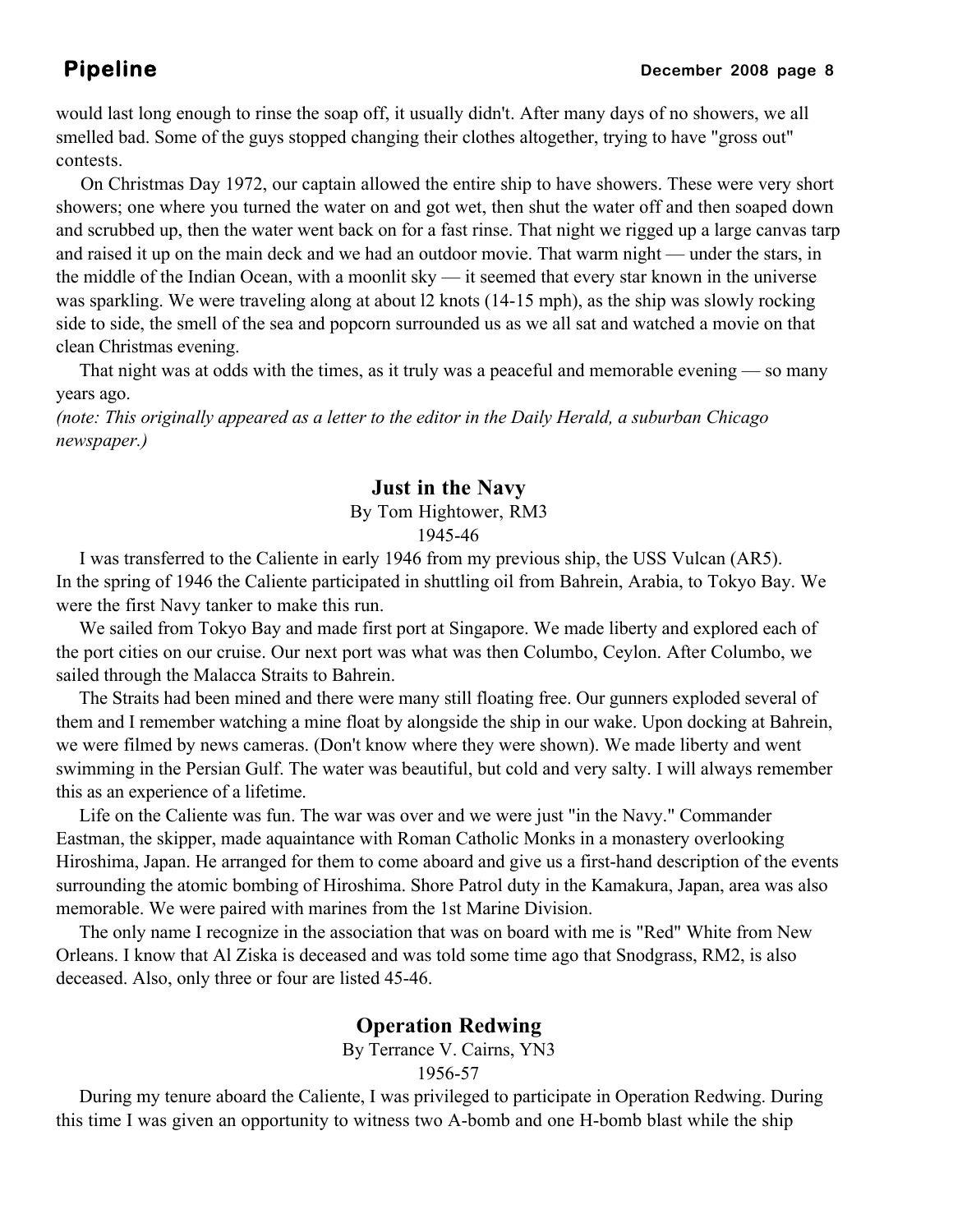ferried mail and supplies to and from Eniwetok, Kwajalein, and Bikini Atolls. I remember the coral wall I helped build around the ball field to protect it from an oncoming blast, which washed away it and the ball field anyway and the nickel beer and ten-cent mixed drinks available on Bikini. I also remember the sea was really clear, so warm it smelled, and the weather was extremely hot.

 On this and a later cruise, I was able to see Hong Kong, Sasebo and Yokosuka, Japan, and, of course, I remember the ship visiting Kaohsiung, Taiwan, Formosa and Okinawa.

 I also relish the encounter we had with a typhoon and the sight of water towering over the ship and then washing over the tank deck and, sometimes, into our sleeping compartment.

 At the time, I didn't want to be in the Navy and didn't get along with the officers, but, in retrospect, boy, was I fortunate to experience all that I did. I wouldn't trade these experiences for anything.



Ed Fordyce tells below the story behind this picture of some Caliente sailors and their new Australian friends at the EM Club with a case of San Miguel and after everyone traded hats. Unfortunately, neither Ed (second from left) nor Dale Hunt, SM2, (fifth from left) can identify their shipmates. If you know who they are, let the Pipeline know and we will share their identities in a future issue.

### **Subic party with the Aussies**

By Ed Fordyce, PN3 1960-1962

When the call for memories of the Caliente was received, the first thing that entered my mind was the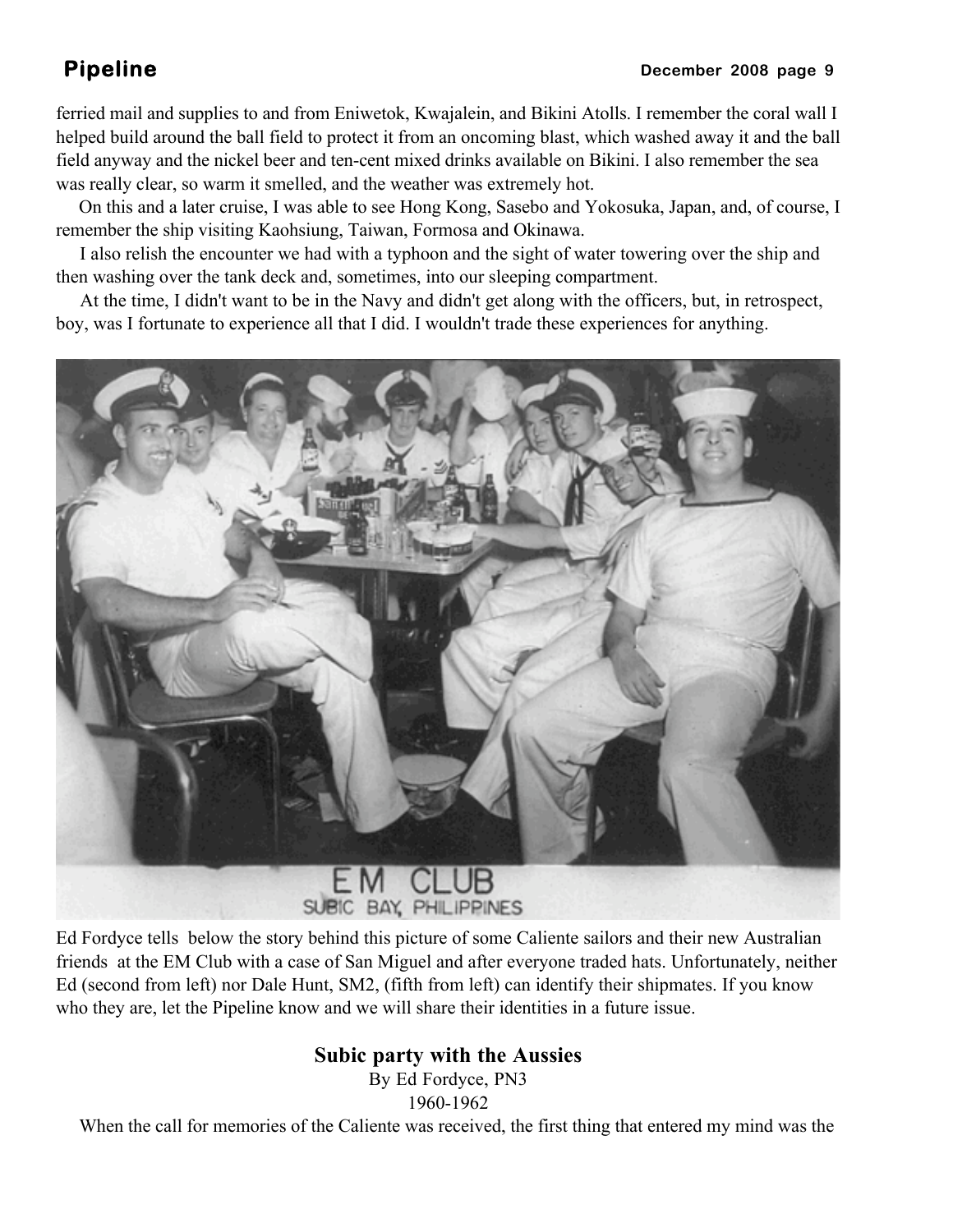exercise with Task Group 77.6 and the HMS Ark Royal. On 1 May 1962, we rescued two of their aviators who had bailed out of their Sea Vixen into the South China Sea. Soon thereafter, in port in Subic Bay, four of us walked up on the quarter deck of the Ark Royal and asked if we could look around. The petty officer of the watch said he would be off duty in a few minutes and would give us a tour. He sure did that!

 We were all over a lot of that ship, including their air conditioned petty officer's lounge — where we had a ration of grog and some ale. So, we invited them over on the base to our EM club where the party continued. Then downtown in Olongapo. It was a very memorable and fun experience.

 On return to the ship, coming up the gangway wearing a British beret, I was stopped by Officer of the Deck CWO Hanna. He proceeded to give me a good old Navy chewing out and sent me back down the gangway and had me come back up again without the beret on. Then he chewed me out again. That was a memorable experience also, but not so much fun.

 After getting off the Caliente and out of the Navy, I went to the University of Iowa, married Karen, had three kids, worked in a commercial bank for 39 years and retired in 2005. Found out about the Caliente Association in 2007 and have attended the 2007 and 2008 reunions. They have been great.

 These days I spend a lot of time on my hilly timbered land South of the Cedar River where I have a DNR Forest Stewardship Plan going on. There is an 1865 log cabin on that land. Also, several trips each year to visit the ten grandkids. So it goes.

 I am looking forward to seeing more old shipmates and making more new friends at the Minneapolis reunion next October.

### **A Case knife and Zippo lighter**

By Warren Froscheiser, FTG3 AKA FRO AKA Mr. Wizard (Thanks for the nickname, John Jaeger) 1965-68

 While serving my time in that Growing-Up-Stage, I worked at a hardware store and then a rental and repair store in Nebraska. After pleasantly surprising my parents, I graduated from high school. (Sure wish I still had my class ring to pass on to the grandkids. But a young lady in Kowshung, Taiwan, decided she needed it more than I did, and kept it after "distracting" me for a short time.) While working 65 hours a week at \$1 an hour, which made payroll calculations very simple, I decided I wanted to join the Navy and gain some education as well as "see the world."

 After boot camp in San Diego, I went to Fire Technician A School at Vallejo, Calif. There I learned about radar-controlled gun mounts and maintaining and troubleshooting them. My first and only station after school was the Caliente. After a brief leave back in Omaha, I arrived in San Francisco. I took a cab to the bus station to catch a bus to an Air Force base to catch the flight to the PI. Small problem: I had laid my orders and complete service record on the hood of the cab while I loaded my sea bag and didn't retrieve it. I backtracked a few times, stopping at stores to see if someone might have turned it to them … no luck. It took a lot of talking to get on that flight with only my ID card and a story. But I made the trip, flying from San Francisco to Manila and riding a bus to Olongapo to catch the ship at Subic.

 Soon after boarding , I was assigned a rack and locker and shown to the "Gun Shack" where Third Division "hung out." During the first full day, I was shown the gun mounts — four 3-inch 50 Slow Fires! I had just completed a six-month school about electronics and radar to control the guns, and I was now on a ship with lead computing gun-sights. For you non-gunnery folks, a lead computing sight is two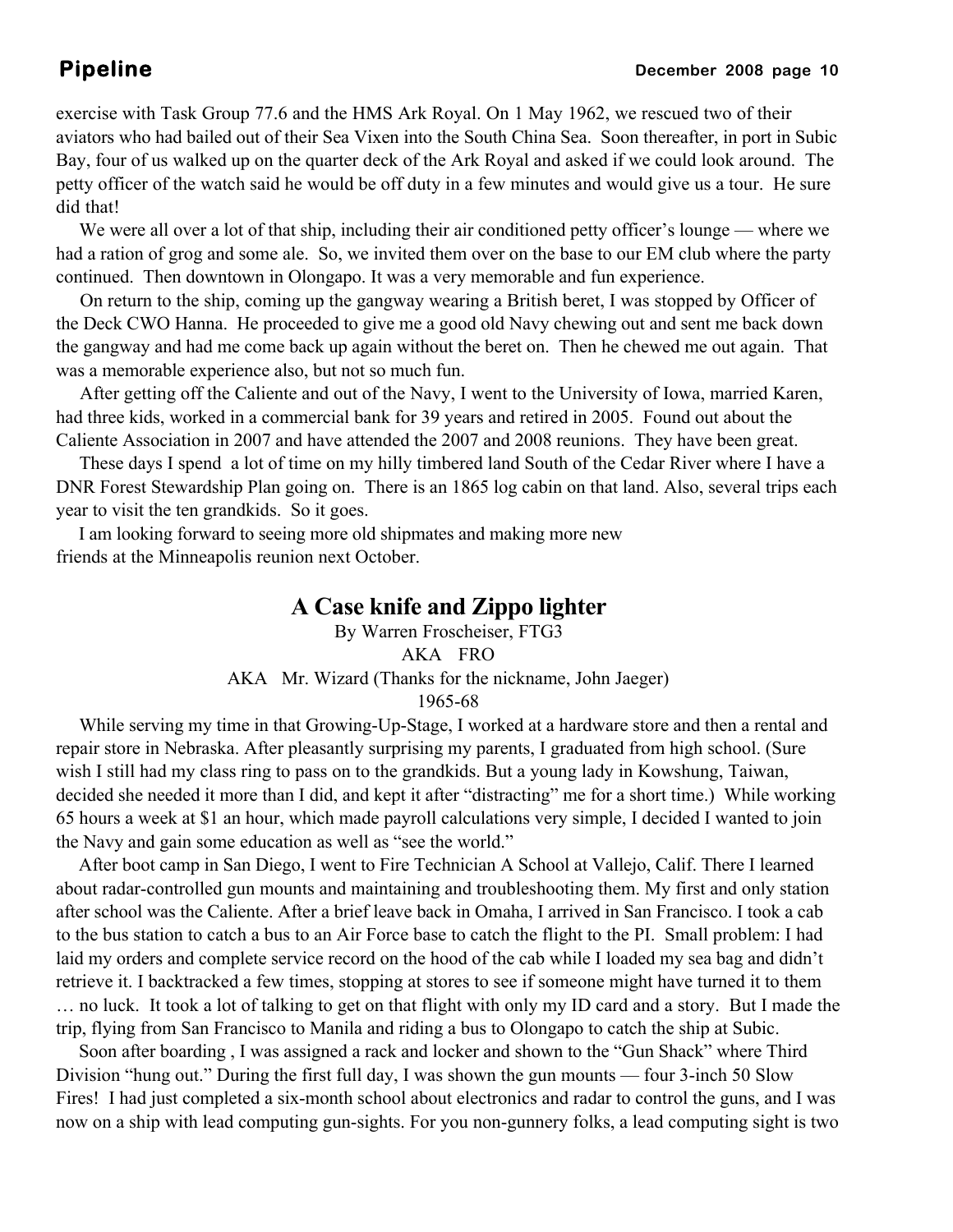gyroscopes sealed within a box. We weren't authorized to "fix" the box if something went wrong. Instead we needed to get a replacement and replace the defective unit. It boiled down to being a pretty easy assignment…..until Condition 1 Alpha.

 Third division manned the two high lines. I worked as a cargo handler, rig master and finally a winch operator. I won't go in to the hours spent without sleep and packing down a 10-minute meal in one minute between unreps. You've all been there.

 In addition to the still fond memories of close relationships with many shipmates, unbelievable sights and experiences, my two most valuable assets were my Case knife and Zippo lighter. Not many of us would even think about not having either item on our person at all times. That Case knife, with the builtin marlin spike, could cut a 1-inch rope with one fast cutting motion. A true lifesaver. And that Zippo lighter, well with one hand I could run the winch and with the other light a Camel. Another lifesaver!

 Forty plus years later, the three of us are still together. The Zippo hangs in a Caliente memory shadow box my kids put together. And the Case continues to serve me well in my shop. It's handle was broken long ago, but the edge will still cut what I ask it to.

### **Deceased shipmate**

By Steven Young

 My father-in-law, Joseph C. Brobisky, HMC, served on the Caliente when it was decommissioned in the Port of Long Beach and Los Angeles. I found your site by accident, but am sure that Joe would have been happy to visit with his crewmates. I'm sorry to say that his wife, Thelma, passed away in May 2005. Both are interred at the National Cemetery in Riverside. Best wishes from us to the crew and friends.

### **What's happened since**

By Floyd Leon Tarpley, CS3 1959-62

 I left the Caliente in December 1962 and was discharged in July 1965. I served in Supply Division and guess it stuck. I have owned T&T Pipe & Supply Inc. in Crane, Texas, for the past 25 years. Oilfield business is good, has its ups and downs, but over the long run, it is a living.

 My wife Peggy and I had four children, three girls, one boy. I met Peggy before going aboard Caliente and found her again once discharged. We have had a good life, been many places, done so much while there and have been blessed with eight grandchildren, the last two being 6 now, twin grandsons. The energy they display reminds me of my youth, if only I could come up with a natural pill to resore all our energy. I think it would be a winner. Anyhow, crewmates, I just wanted to relay a little info about where I have been and where I am now.

 My thoughts do go to those days, sailing the seas, smelling the salt air, trying to walk upright in heavy seas, men getting hurt down on the pumping deck, waves washing them through piping, Hong Kong, women painting the ship for our garbage, taking cab over the mountain to Repulse Bay with Bill Minchew, swimming on the beach there.

 All the ports visited have memories for me. I tell all my friends my military service consisted of traveling the world at taxpayer expense. It was a maturing experience for me, and I was proud to be serving in the company of so many good men (and an occasional misled pair discovered in the salad bar?). Oh well, they were removed fast enough. Keep up the memories. Caliente was decommissioned and scrapped, I guess we will be also, but let's put it off as long as possible.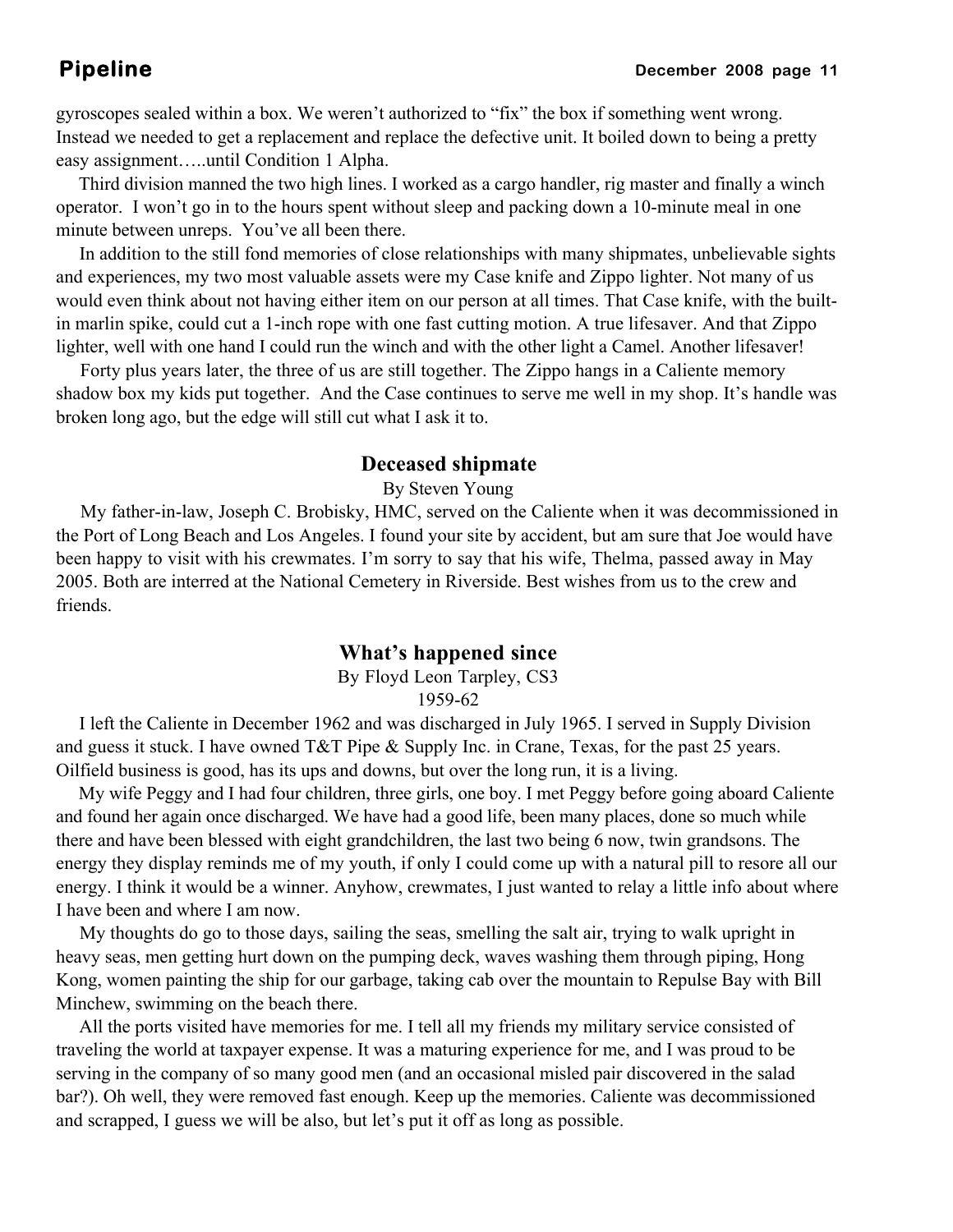### **Still likes ocean**

By James F. Briggs Jr., PO3 July 1965-July 1966

 I was born and raised in the west Texas city of San Angelo. I went on active duty in 1965. I joined the Navy to see the world and sail the oceans.

 After leaving active duty in 1967, I completed my education at Angelo State Universy, graduating in 1970. Then I moved to Houston where I met and married my wife, Arlene. I worked as a grocery manager, computer progammer and teacher.

 I still like the ocean. My wife and I have taken several cruises, and I can easily drive to Galveston, Texas, to look at the Gulf of Mexico.

# **By-Laws of the USS Caliente Association**

Revision 1

 $ARTICLE 1. NAME$ 

Section A: The name of the organization shall be: The USS. Caliente Association (hereinafter known as the Association).

ARTICLE II: PURPOSE

Section A: The purpose of the Association is to assist shipmates, who served aboard the U.S.S. Caliente (AO-53), to meet and communicate with each other and to enhance the history of the ship through stories provided by members.

ARTICLE III: MEETINGS

Section A: Periodic reunions of the members shall be held. The goal is to hold a reunion approximately every twelve to eighteen months.

Section B: As part of each reunion, a business meeting shall be held. At the business meeting the location, and approximate date, of the next reunion shall be determined.

Section C: As part of each business meeting officers shall be elected.

Section D: Robert's Rules of Order shall define any items not delineated herein regarding meetings and voting.

Section E: For the purposes of conducting business, a quorum shall be the presence, at the business meeting, of the majority of the members in good standing attending the reunion.

ARTICLE IV: OFFICERS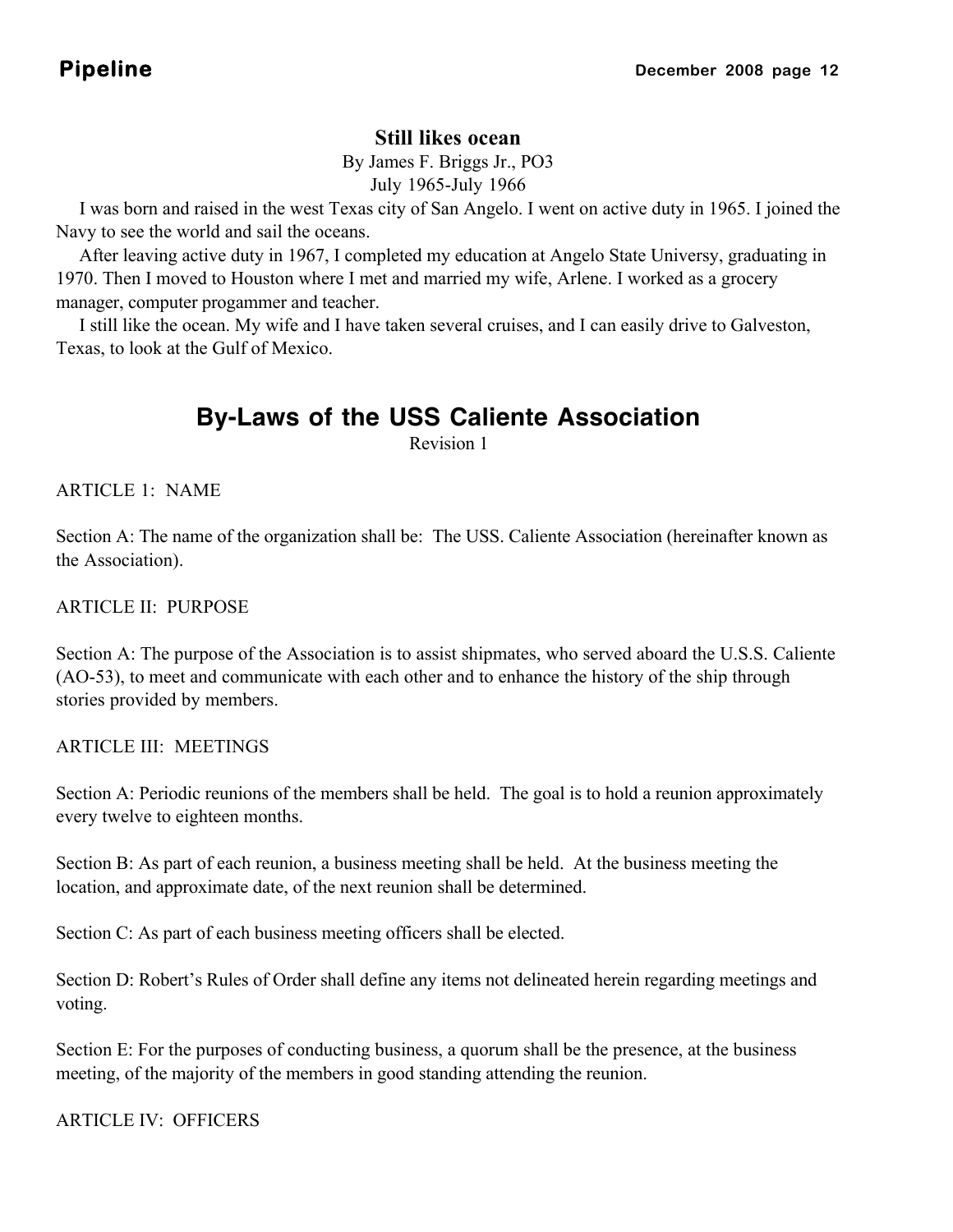Section A: Officers of the Association shall consist of a President, Vice President, Secretary and Treasurer. No Officer shall receive any compensation or other benefit of material value. The Association officers are the only persons who can conduct business in the name of the Association.

Section B: The officers shall be elected at each reunion business meeting.

Section C: The duties of the President shall be to preside at the reunion business meeting, protect the general welfare of the Association and render assistance to the Association officers as required. The President will co-ordinate the arrangements for the reunion for which he is elected. The President, working with and through the Treasurer, shall account for all monies and pay all bills associated with the reunion. Excess monies from a reunion will be turned over to the Association Treasurer. The President shall ensure that a final reunion report is included in the first Pipeline that is distributed following the reunion.

Section D: The duties of the Vice President are to assist the President and to assume all duties of the President in the absence of that officer. He will render assistance to the other Association Officers as necessary.

Section E: The duties of the Secretary shall be to record the proceedings of the business meeting; respond to or refer any correspondence to the proper officer; assist in the gathering of materials for a periodic newsletter called the "Pipeline".

Section F: The duties of the Treasurer shall be to receive all monies of the Association; maintain any bank accounts that may be opened by the Association and provide a financial statement at the regular business meeting, recapping all receipts and expenditures of the Association. The Treasurer shall ensure that the President is an authorized signature on any Association bank account.

Section G: The President, with the concurrence of the majority of the other officers, shall be able to appoint positions that will assist in the running of the Association. Such positions can include, but not be limited to; a Pipeline editor, a membership chairman, a webmaster, historian and chaplain.

Section H: The Association officers may ask for the resignation of any officer who is neglect in, or cannot perform, his duties. If the officer resigns the other officers can appoint a temporary replacement. The position will come up for vote at the next business meeting of the Association.

### ARTICLE V: MEMBERSHIP

Section A: Membership in the Association shall be primarily, but not limited to, those persons who served aboard the U.S.S. Caliente (AO-53) while the ship was in commission. Spouses and relatives may be granted membership as appropriate.

Section B: Active members consist of those persons who are current in their yearly dues payment.

Section C: Honorary memberships may be granted to those persons who have directly or indirectly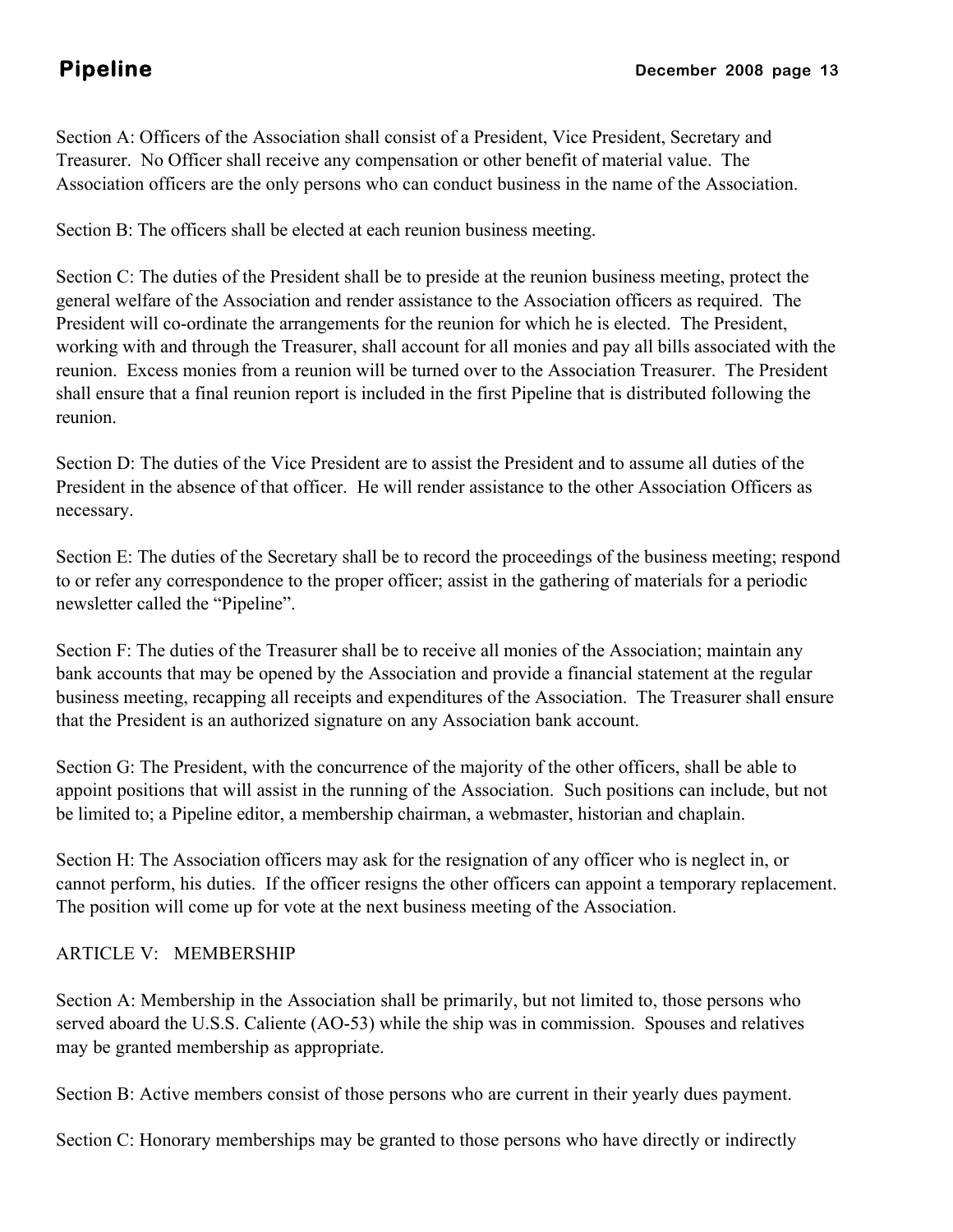contributed their time, talent or assistance to the Association and to the widows of former shipmates. Honorary membership may be granted through a recommendation of any active Association member. All persons recommended for honorary membership shall be presented to the Association at a reunion business meeting. A majority vote of the active members present and voting at that business meeting shall be necessary for honorary membership. Honorary members shall not be required to pay annual dues.

Section D: Life membership shall be granted to any Association member who pays a one-time fee of onehundred fifty dollars (\$150.00) or if over eighty (80) years old on January 1st of the current year the sum is fifty dollars (\$50.00). Life membership may be granted to other persons by a majority vote of the active members present and voting at any business meeting of the Association.

Section E: Active members who have failed to pay their dues by January 1st of any calendar year will be notified and placed on the inactive membership roster. Inactive members may be reinstated to the active list by paying the current year dues. If the member is not reinstated after two (2) years on the inactive membership roster, he will be removed from roster.

ARTICLE VI: VOTING

Section A: Only active members shall participate in voting

Section B: Voting for Officers; a majority vote must be obtained to elect any candidate to office. If a majority is not obtained, and there is more than one candidate, there will be a runoff vote between the two candidates receiving the highest number of votes.

Section C: Voting on other actions (except Amendments – see Article VIII);

 1) If there is more than one item being voted on, the item receiving a plurality (the most number of votes) shall be deemed the winner.

 2) If there is only one item being voted on a majority vote, of the active members voting, is necessary to carry the item.

ARTICLE VII: DUES

Section A: The amount of annual dues shall be determined at the business meeting. A majority vote, of the active members voting, shall determine the dues amount for the coming year.

Section B: No dues are required from life members.

Section C: No dues are required from Honorary Members.

ARTICLE VIII: EXPENDITURES

Section A: The Treasurer and/or the President are responsible for payment of any debts of the Association. Normal debts include, but are not necessarily limited to;

1) bills associated with production and distribution of the "Pipeline",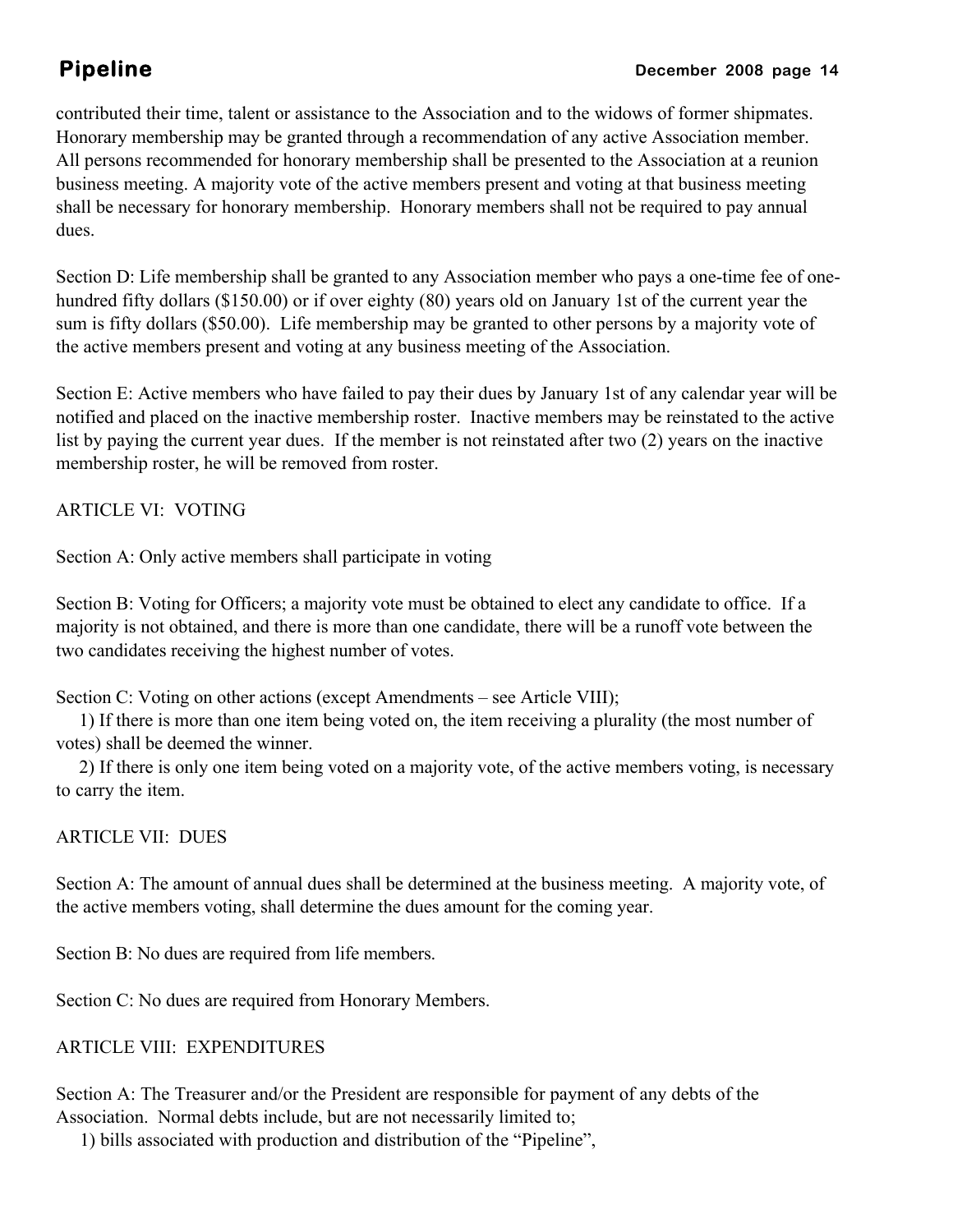2) bills associated with mailings to members regarding dues i.e.,

- a) renewal confirmation
- b) new memberships confirmation
- c) past due notices to members who have failed to pay their dues.
- 3) bills associated with recruiting,
- 4) bills associated with reunions but not covered through member payments for the reunion,

 5) bills associated with the purchase of U.S.S. Caliente shoulder patches and ship's patches or other memorabilia as appropriate.

Section B: The Treasurer and the President, in concurrence, shall be authorized to make other expenditures of up to two hundred dollars (\$200.00). Any such expenditure must be specifically presented to the members present at the next reunion business meeting.

Section C: Incurrence of any other liability shall have the concurrence of the President, Vice President and Treasurer prior to the liability being incurred. Given such concurrence, the liability may be incurred and payment then made. Any such expenditure must be specifically presented to the members present at the next reunion business meeting.

Section D: U.S.S. Caliente memorabilia shall only be purchased with the concurrence of all the Officers of the Association. The sale of memorabilia shall be through the President or the Treasurer, with the goal of not making or losing money. If the sale results in profit the funds shall be placed in the Association bank account.

### ARTICLE IX: AMENDMENTS

Section A: Amendments to these by-laws shall be made by a majority vote of active members voting at any business meeting.

### ARTICLE X: FINIS

Section A: When the time should come that the members of the Association decide that to continue to exist as an Association is no longer practical, the following rules shall apply:

1. The decision to disband can be decided at a regular business meeting by a majority vote of the active members present and voting at that meeting. In the event it is not practical or desirable to have a regular business meeting all active members shall be notified of the intention to disband and shall be polled with regard to their individual desire. The majority vote, of those choosing to vote, shall prevail.

2. Any outstanding financial obligations of the Association shall be identified and paid.

3. All remaining monies and property, belonging to the Association shall be donated to the U. S. Navy Memorial in Washington D.C.

4. A notice of action taken shall be sent to Association members who have current regular or email address on file.